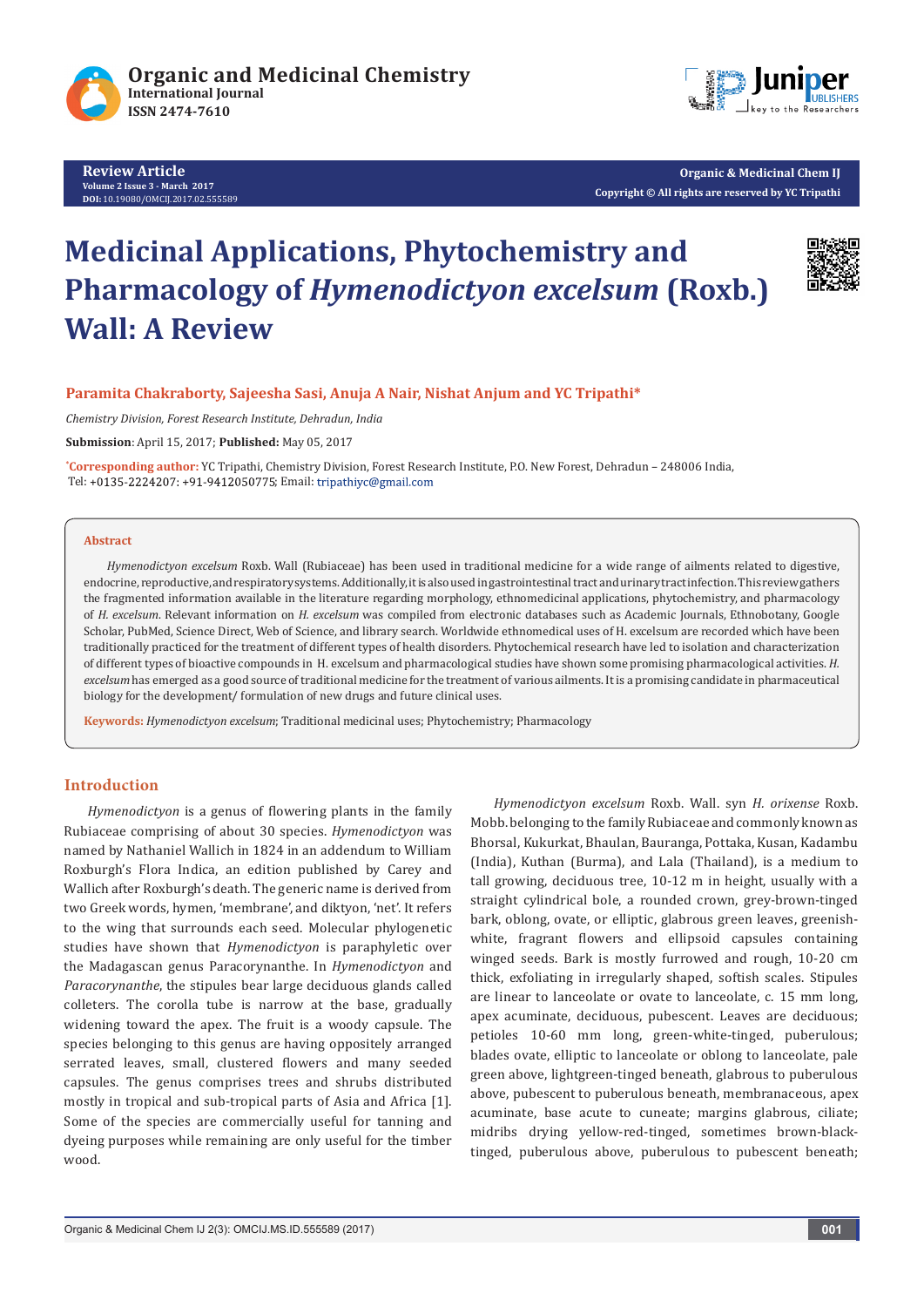secondary veins seven to ten pairs per side, colour unknown, inconspicuous above, conspicuous beneath, glabrous; without domatia.

Leaves are ovate-elliptic or almost rounded 10-24 cm long, 7-12.5 cm wide, pointed at both ends, and hairy on both surfaces. Flowers whitish or yellowish green are stalked, fragrant, about 0.5 cm long, and borne in terminal, drooping panicles. Capsule is oblong-elliptic; Corolla-tube is slender and 5-lobed. Fruit, a capsule, is ellipsoid, 2 to 2.5 cm long, growing on recurved, thick pedicels 5 to 12 mm long. Seeds are many, flat, winged all around the margin, about 1 cm long, including the wing [2-4]. The wood of *H. excelsum* is soft and has limited use, mostly for boxes. The wood is used as planks in building houses and boats; for making boxes, packing cases, pencils, toys model making and matches [5]. In India, it is used as a cheaper grade of wood for making furniture, wrapper bobbins and wool boards. The bark obtained is useful for tanning purposes while leaves are useful for dyeing and as fodder for cattle [6].

# **Distribution**

*H. excelsum* is mainly found in secondary forests at low altitudes, often about cliffs near the sea. It is distributed throughout Oceania and Southeast Asia. It occurs in Nepal, Burma, Java Bangladesh, Cambodia, Indonesia, Malaysia, Thailand, Philippines, Vietnam and Philippines. It is distributed throughout India, and in the Himalayan region of India [7-8] except Jammu and Kashimi [2].

#### **Traditional Medicinal Uses**

Primarily bark and leaves of *H. excelsum* have been used in traditional medicine systems across the world for treatment of various ailments. bark exhibits wide spectrum of medicinal value. Various plant parts reported to be used in burning sensation in chest, emaciation, and carbuncle and useful in fever, sores, smallpox, atrophy and lactation complaints. It also increases taste and appetite. Decoction used in diarrhoea [9-10]. In traditional medicine system bark and leaves of the plant are attributed to various medicinal properties. Bark has been used as an astringent and febrifuge and for treatment of fever and tumours, while the leaves are used to treat ulcers, sialitis, sore throat, tonsillitis and inflammatory conditions [11-12]. The Inner bark of the plant is traditionally used as febrifuge, astringent and antiperiodic, especially for tertian ague. It is also used as a substitute for quinine and for night blindness. The crushed and powdered bark is orally used for treating hemorrhoids (piles). According to Ayurveda, bark is hot, pungent, bitter, increases taste and appetizer. It is good for throat and cures all tumours. In India, the bitter bark is used as astringent and febrifuge; root, wood and stem-bark used as for fevers and to relieve thirst. It is also known for its wound healing property [13-14]. As antiperiodic, bark used as substitute for cinchona bark. Inner bark is bitter; outer layer of the bark is tasteless. Its bark is used as an astringent and febrifuge, while its leaves are used to treat jaundice, fever, ulcer, sialitis, sore throat, tonsillitis, and

inflammation [15]. Powder of the root is given with cow's milk in bodily inflammation. Bark is used as powder to kill tapeworms and to cure dysentery [16].

# **Phytochemistry**

*H. excelsum* has been investigated for its considerable number of important phytoconstituents [17-22]. The chemical constituents previously reported to be found in this plant were coumarins [23] and anthraquinones [24]. The stem bark contains tannin, toxic alkaloid hymenodictine, a bitter substance, aesculin**(1)**, an apioglucoside of scopoletin, hymexelsin [10,19]. Anthraquinones, rubiadin**(2)** and its methyl ether, lucidin **(3)**, damnacanthal **(4)**, nordamnacanthal**(5)**, 2-benzylzanthopurpurin**(6)**, anthragallol, soranjidol and morindone(7) have also been isolated from roots [4]. Hymenodictyoline obtained from *H. excelsum* is one of the few alkaloids which do not contain oxygen. Aesculin (b-methylaesinietin), scopoletin**(8)**, hymenodictyonim (a toxic alkaloids); alanine, arginine, cystine, glycine, leucine, fruitore, galactose, glucose from barks; anthragallol, 6-methyalizarin, subiadin and its 1-methylester, soranjidol, isolated from roots [12]. Studies have also reported acetylenic fatty acids, a new triglyceride, and 11 known compounds, among them, ursolic acid(9), oleaqnolic acid, uncarinic acid E,  $\beta$ -sitosterol [23]. The roots of *H. excelsum* also reported to contain anthragallol, 6-methylalizarin, soranjidiol, morindone and triterpenes including 3β-hydroxy-11-oxours-12-en-28-oic acid; 3β-hydroxy-27-p-(Z)- coumaroyloxyolean-12-en-28-oic acid; 3-oxo-11α,12αepoxyurs-13β,28-olide; 3β-hydroxy-11α,12α-epoxyurs-13β,28 olide; 3β-hydroxyurs-11-en-13(28)-lactone; oleanolic acid; uncarinic acid E (3β-hydroxy-27-(E)-p-coumaroyloxyolean-12-en-28-oic acid, 3β-(formyloxy)-urs-12-en-28-oic acid [25] (Figure 1).

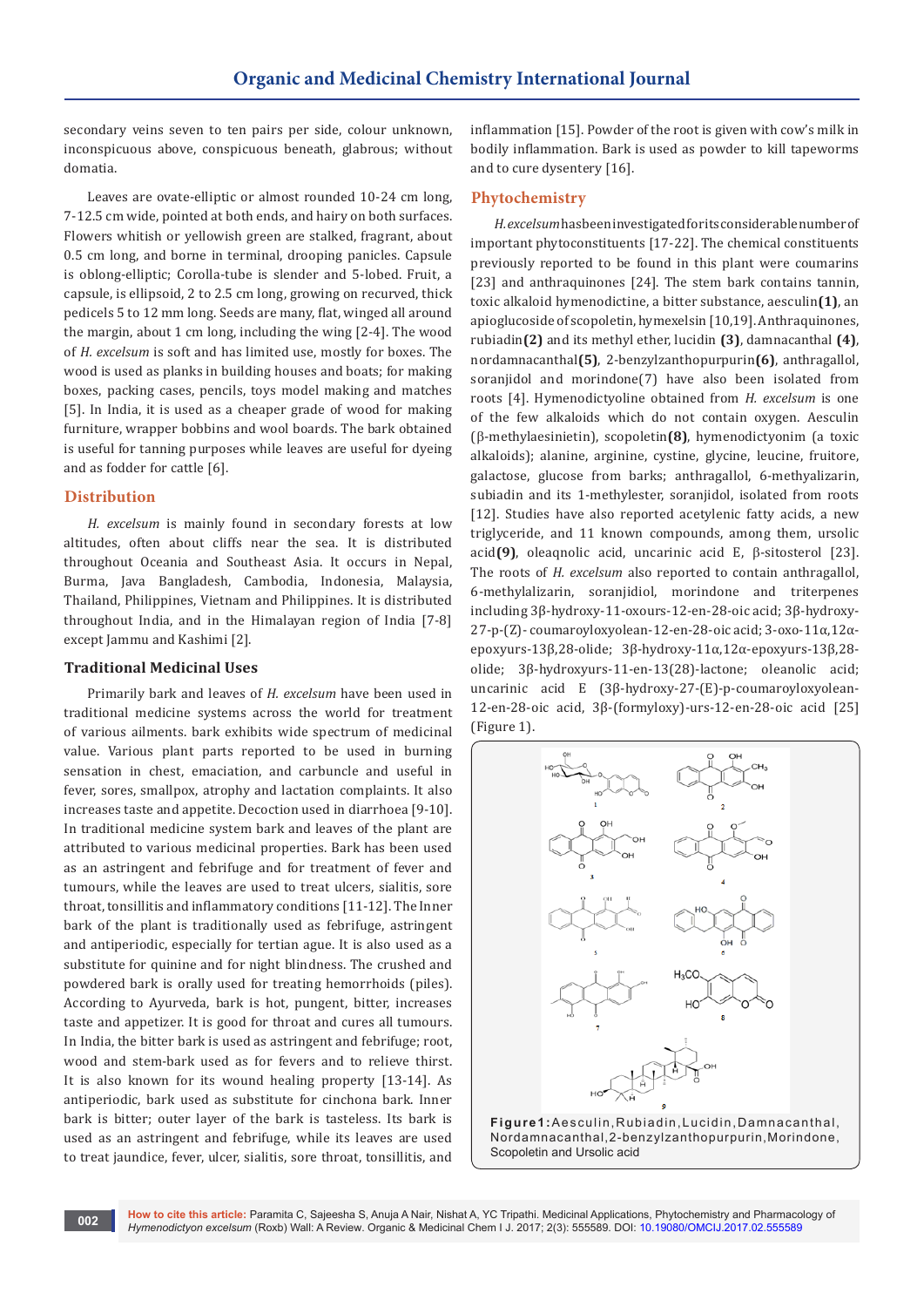# **Pharmacology**

The plant and some of its active chemical constituents have been investigated for various pharmacogical properties. The leaves and bark of the plant have been reported to have antimicrobial, anticoagulant, anti-inflammatory [26] and sunscreening activity [27]. Furthermore, antioxidant, antimicrobial, anti-inflammatory, analgesic, depressing, antipyretic, atherothrombolytic and moderately antiamylase activities of *H. excelsum* extracts have been reported [28]. A precise description of various pharmacological activities is derailed hereunder.

# **Antimicrobial Activity**

*H. excelsum* bark exhibited a bactericidal effect against S. aureus at a concentration of 500μg/ml. The acetone extract 100mg/ml showed inhibition zone of 24mm against *Pseudomonas aureginosa* which is more than control assuring a good antibacterial activity against the bacterium [29]. Methanolic bark extract of *H. excelsum* also showed antimicrobial evidence against Staphylococcus aureus, Escherichia coli, Pseudomonas aeruginosa, Mycobacterium smegmatis and Candida *albicans* and the leaves for antiinflammatory activity [30]. Inhibitory effect of the methanolic extract of *H. excelsum* bark assessed against some important and frequently occurring pathogenic fungi viz., *Alternaria alternate, Aspergillus flavus, Cladosporium cladosporidies, Drechslera halodes* and *Fusarium moniliforme* by agar-well diffusion method showed significant antifungal the bark extract in a dose dependant manner. The extract at concentration of 40mg/ml showed growth inhibition almost at par with synthetic fungicide, Carbendazim [31].

# **Anti-inflammatory Activity**

*In vitro* anti-inflammatory activity studied using inhibition of protein denaturation and human red blood cell (HRBC) membrane stabilization methods. Inhibition of protein denaturation was found to be  $82.64 \pm 0.6$  % at a dose of 250 µg/ml that indicated remarkable *in vitro* anti inflammatory activity [32]. Methanol extract of *H. excelsum* bark reported to exhibit significant antiinflammatory activity tested by egg albumin induced rat paw edema model and found comparable to the standard antiinflammatory drug Piroxicam [33]. Hydro alcoholic extract of leaves of the plant evaluated for anti-inflammatory activity by carrageenan induced oedema method. The percentage inhibition of oedema at 4th hour of the dose 200mg/kg was 42.62%, and the dose 400mg/kg was 62.63%, the standard 61.78% [34].

#### **Antioxidant Activity**

Methanol extract of *H. excelsum* bark showed effective free radical scavenging at higher concentrations [31, 35].

# **Antimalarial activity**

The ethyl acetate extract of *H. excelsum* has shown dose dependent percentage inhibition of schizont maturation of *Plasmodium falciparum*, hence possess significant *in vitro* and *in vivo* antimalarial activity [36].

#### **Anticoagulant activity**

The chemical constituents of *H. excelsum* named scopoletin and its galactoside (each 25 mg/kg) reported to show slight increase in prothrombin time however, higher doses (100 mg/ kg for the former, 200 mg for the latter) enhanced prothrombine time significantly suggesting their promising anticoagulant activity [27].

#### **Antitumour Activity**

*H. excelsum* is traditionally used for treatment of tumour as it contains phytochemicals of anthraquinone and coumarin group. The structure-activity relationship of coumarin and its derivatives has been studied and ascertained by semi empirical molecular orbital method [37].

# **Cytotoxic activity**

Cytotoxic activity of *H. excelsum* bark extract was investigated against healthy mouse fibroblasts (NIH3T3), healthy monkey kidney (VERO) and four human cancer cell lines (gastric, AGS; colon, HT-29; and breast, MCF-7 and MDAMB-231) using MTT assay. High cytotoxicity across all cell lines tested was exhibited by bark extract. *H. excelsum* bark showed strong but non-selective cytotoxicity that support for the traditional use of the 'active' plant as anticancer agents [22]. Cytotoxic activity of methanolic extract of the bark of *H. excelsum* on DLA cells by trepan blue dye exclusion method and observed 100% cytotoxicity at 200μg/ml [30]. The anthraquinone and coumarin principles of *H. excelsum* have an anti-prostate cancer effect that has been proposed to be exerted by antagonistic effects on human androgen receptor [38]. Anti-proliferative activity of stem bark of the plant evaluated using the Ehrlich As cites Carcinoma (EAC) cells on Swiss albino mice have showed significant decrease in tumour volume, viable cell count, tumour weight and elevated the life span of EAC tumour bearing mice. Haematological profile such as RBC, haemoglobin, WBC and lymphocyte count reverted to normal level in treated mice. This revealed that the extract has potent dose dependent anticancer activity that is comparable to that of 5-fluorouracil [34].

#### **Conclusion**

An extensive literature survey revealed that *H. excelsum* is an important medicinal plant used for the ethnomedicinal treatment of fever, hemorrhoids, inflammation, abdominal disorders, infectious diseases, and many more throughout the world. Pharmacological studies carried out on the crude extracts, and individual chemical constituents of *H. excelsum* provide an experimental support for its various traditional medicinal uses. Recent studies have been focused on evaluating the antimicrobial (antibacterial), antifungal, anti-inflammatory, cytotoxicity, antioxidant activities. Most of the mentioned pharmacological studies were aimed at validating its traditional uses. It has been found that some of its traditional uses have been extensively explored by several research groups, like anti-inflammatory and antimicrobial activities. However, adequate experimental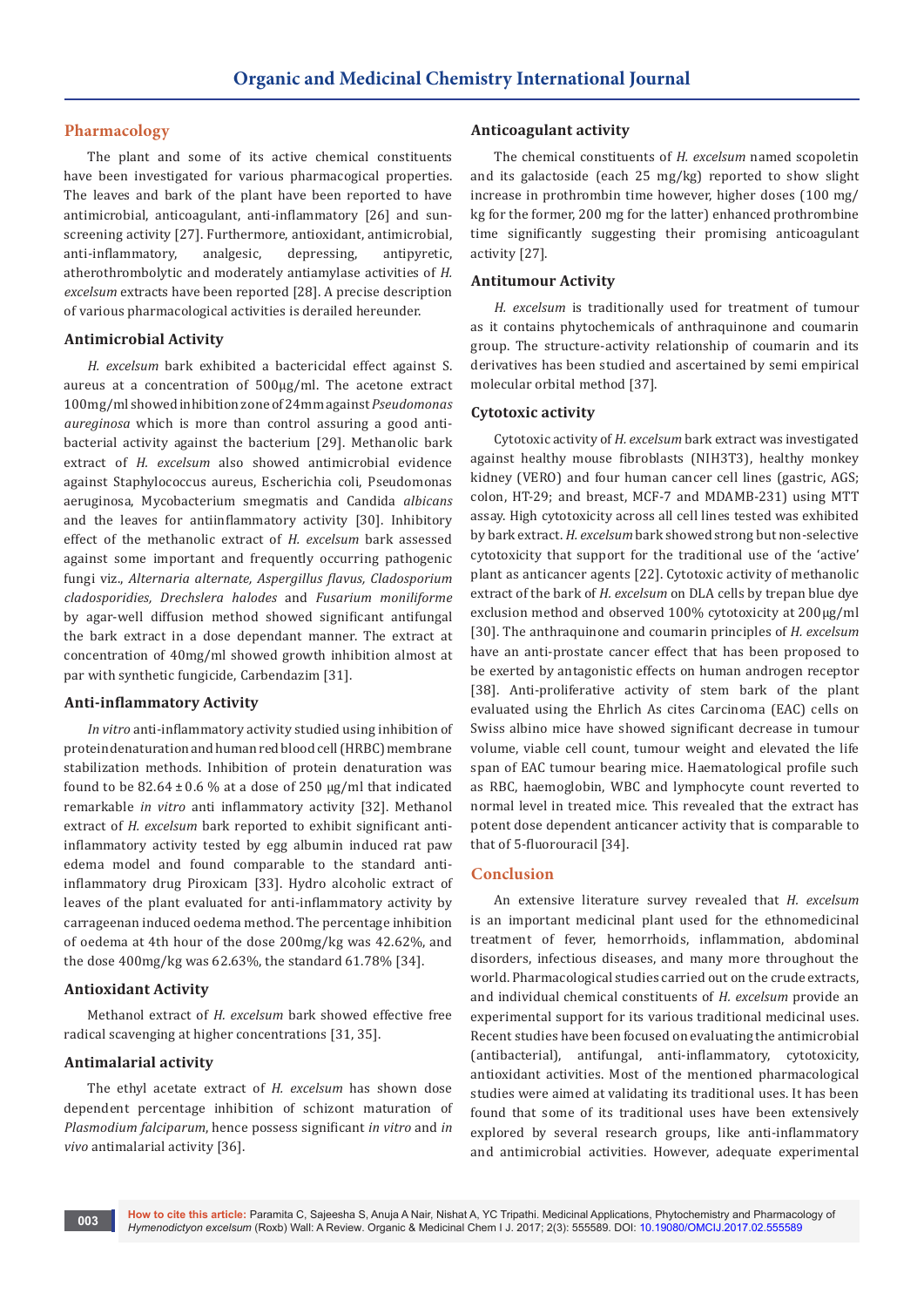evidence are lacking to substantiate its various other traditional therapeutic applications that need further scientific validation.

Primarily bark and leaves of *H. excelsum* have been reported to be employed in the treatment of some ailments in varied geographical locations. The explanation for such a practice warrants further phytochemical and pharmacological studies. Furtherefore, majority of the pharmacological studies that have been done with crude extracts of various parts of the plant. Thus, it is difficult to reproduce the outcomes of these studies and to locate the precise bioactive metabolite. Hence, there is a need for phytochemical standardization and identification of further bioactive candidates. Phytochemical research carried out on *H. excelsum* has led to the isolation of few classes of plant metabolites. However, the vast traditional use and proven pharmacological activities indicate that an immense scope still exists for its phytochemical exploration. However, the potent bioactive secondary metabolite with potential for pharmacological effects e.g. anticancer, scavenging activity, etc. as described by earlier researchers. Therefore, there is a vast scope for establishing a relation between given phytoconstituents and biological activities. The outcome of the future research in the above-mentioned areas will provide a convincing support for the future clinical uses of *H. excelsum* in modern medicine.

#### **References**

- 1. Sylvain GR, Birgitta B (2006) Taxonomic revision of the tribe Hymenodictyeae (Rubiaceae, Cinchonoideae). Botanical Journal of the Linnean Society 152: 331-386.
- 2. Deb DB (1989) Taxonomic revision of the genus Hymenodictyon (Rubiaceae). Journal of Economic Taxonomy and Botany 13: 673-682.
- 3. Asolkar LV, Kakkar KK, Chakra OJ (1992) Glossary of Indian Medicinal Plants with Active Principles (Second Supplement) Part-1 (A-K) 1965- 1981. NISC, CSIR, New Delhi, India.
- 4. [Rastogi RP, Mehrotra BN \(1993\) Compendium of Indian medicinal](https://books.google.co.in/books/about/Compendium_of_Indian_medicinal_plants.html?id=piENAQAAMAAJ)  [plants, Vol. 3, edited by Rastogi R.P. Central Drug Research Institute and](https://books.google.co.in/books/about/Compendium_of_Indian_medicinal_plants.html?id=piENAQAAMAAJ)  [Publications & Information Directorate New Delhi.](https://books.google.co.in/books/about/Compendium_of_Indian_medicinal_plants.html?id=piENAQAAMAAJ)
- 5. [Purkayastha SK \(1996\) A manual of Indian timbers. Calcutta, Sribhumi](http://www.worldcat.org/title/manual-of-indian-timbers-with-descriptions-of-their-gross-anatomical-structure-properties-and-uses/oclc/36864703)  [publishing Co pp: 407-409.](http://www.worldcat.org/title/manual-of-indian-timbers-with-descriptions-of-their-gross-anatomical-structure-properties-and-uses/oclc/36864703)
- 6. The Wealth of India (1959) Council of Scientific and Industrial Research, New Delhi pp: 149- 151.
- 7. Gurung AA (2002) study on medicinal plant and their traditional uses in Chitre Parbat and Bhadaure/Tamagi Kaski, West Nepal. Central Department of Botany, Tribhuvan University pp 80.
- 8. Razafimandimbison SG, Bermer B (2006) Taxonomic revision of the tribe Hymenodictyeae (Rubiaceae, Cinchonoideae). Bot J Linn Soc 152: 331-386.
- 9. Sarin YK (196) Illustrated manual of Herbal Drugs used in Ayurveda, Council of Scientific and industrial Research and Indian council of Medicinal Research New Delhi, India.
- 10. [Ghani A \(2003\) Medicinal plants of Bangladesh with chemical](http://www.scirp.org/(S(351jmbntvnsjt1aadkposzje))/reference/ReferencesPapers.aspx?ReferenceID=1002529)  constituents and uses, 2[nd edn, Asiatic Society of Bangladesh, Dhaka.](http://www.scirp.org/(S(351jmbntvnsjt1aadkposzje))/reference/ReferencesPapers.aspx?ReferenceID=1002529)
- 11. [Rai LK, Sharma E \(1994\) Medicinal Plants of the Sikkim Himalaya.](https://www.cabdirect.org/cabdirect/abstract/19986770823)  [Prishen Singh, Mahendra Pal Singh, Dehradun pp: 48.](https://www.cabdirect.org/cabdirect/abstract/19986770823)
- 12. Chatterjee A, Pakrashi SC (1997) The Treatise on Indian Medicinal Plants (Vol. 5). National Institute of Science Communication, New Delhi pp: 84- 85.
- 13. [Prashant YM, Vijay VB \(2011\) Ethnomedicinal wisdom of tribals of](http://nopr.niscair.res.in/bitstream/123456789/9838/1/IJNPR%201(2)%20254-257.pdf)  [Aurangabad district \(MS\), India. Ind J Nat Prod Resour 2\(1\): 102-109.](http://nopr.niscair.res.in/bitstream/123456789/9838/1/IJNPR%201(2)%20254-257.pdf)
- 14. [Abhijit D, Jitendranath DE \(2011\) Traditional use of medicinal plants in](http://www.openaccessscience.com/pdf-files/vol1_3_dec2011/IJMAP_1_3_2_Traditional%20use%20Purulia%20West%20Bengal.pdf)  [paediatric and maternal care practiced by the ethnic groups of Purulia](http://www.openaccessscience.com/pdf-files/vol1_3_dec2011/IJMAP_1_3_2_Traditional%20use%20Purulia%20West%20Bengal.pdf)  [district, west Bengal, India. Int J Med Arom Plants 1: 189-194.](http://www.openaccessscience.com/pdf-files/vol1_3_dec2011/IJMAP_1_3_2_Traditional%20use%20Purulia%20West%20Bengal.pdf)
- 15. [Bandaranayake WM \(1998\) Traditional and medicinal uses of](https://link.springer.com/article/10.1023/A:1009988607044)  [mangroves. Mangroves Salt Marshes 2: 133-148.](https://link.springer.com/article/10.1023/A:1009988607044)
- 16. [Maitreya BB \(2015\) An overview of Ethnomedicinal plants of Family](http://web.b.ebscohost.com/abstract?direct=true&profile=ehost&scope=site&authtype=crawler&jrnl=09767126&AN=103056443&h=R5%2bKaG72XLjt91ZG8POusX3PfSILC8%2fdGSsOUa4mi3IZFrl4MGogSe%2bfO%2b%2bGMQJlvCdI9BBo3W8Lnj5RdPacEQ%3d%3d&crl=c&resultNs=AdminWebAuth&result)  [Rubiaceae from Sabarmati River of Gujarat state, India. Int J Pharm Life](http://web.b.ebscohost.com/abstract?direct=true&profile=ehost&scope=site&authtype=crawler&jrnl=09767126&AN=103056443&h=R5%2bKaG72XLjt91ZG8POusX3PfSILC8%2fdGSsOUa4mi3IZFrl4MGogSe%2bfO%2b%2bGMQJlvCdI9BBo3W8Lnj5RdPacEQ%3d%3d&crl=c&resultNs=AdminWebAuth&result)  [Sci 6\(5\): 4476-4480.](http://web.b.ebscohost.com/abstract?direct=true&profile=ehost&scope=site&authtype=crawler&jrnl=09767126&AN=103056443&h=R5%2bKaG72XLjt91ZG8POusX3PfSILC8%2fdGSsOUa4mi3IZFrl4MGogSe%2bfO%2b%2bGMQJlvCdI9BBo3W8Lnj5RdPacEQ%3d%3d&crl=c&resultNs=AdminWebAuth&result)
- 17. Stanley GC, Lionel SJ (1916) The constituents of the bark of the Hymenodictyon excelsum. J Proc Asiatic Soc Bengal 12: 161.
- 18. Stanley GC, Simonsen J, Lionel SJ (1918) The constituents of the bark of the Hymenodictyon excelsum. J Chem Soc 114(1): 151-152.
- 19. [Rao PS, Asheervadam Y, Khaleelullah M, Subba RN, Murray RDH \(1988\)](http://www.academicjournals.org/journal/AJPP/article-references/304AE0755042)  [Hymexelism an apiose-containing scopoletin glycoside from the stem](http://www.academicjournals.org/journal/AJPP/article-references/304AE0755042)  [bark of Hymenodictyon excelsum. J Nat Prod 51\(5\): 959- 961.](http://www.academicjournals.org/journal/AJPP/article-references/304AE0755042)
- 20. [Joshi SN, Baxi AJ \(1990\) Free amino acid and sugar content of bark of](http://www.academicjournals.org/journal/AJPP/article-references/304AE0755042)  [Hymenodictyon excelsum Wall. J Institut Chem \(India\) 62\(5\): 206.](http://www.academicjournals.org/journal/AJPP/article-references/304AE0755042)
- 21. [Joshi SN, Baxi AJ \(1993\) Lipids of the bark of Hymenodictyon excelsum](http://www.academicjournals.org/journal/AJPP/article-references/304AE0755042)  [Wall. J. Institut. Chemists \(India\) 65\(2\): 57.](http://www.academicjournals.org/journal/AJPP/article-references/304AE0755042)
- 22. [Akter R, Shaikh JU, Darren GI, Evelin T \(2014\) Cytotoxic activity](https://www.ncbi.nlm.nih.gov/pubmed/23846168)  [screening of Bangladeshi medicinal plant extracts. J Nat Med 68\(1\):](https://www.ncbi.nlm.nih.gov/pubmed/23846168)  [246-252.](https://www.ncbi.nlm.nih.gov/pubmed/23846168)
- 23. [Parichat N, Wichan K, Decha L, Nuanchawee W, Chudaporn P, et al.](https://www.ncbi.nlm.nih.gov/pubmed/19652413)  [\(2009\) Acetylenic fatty acids, triglyceride and triterpenes from the](https://www.ncbi.nlm.nih.gov/pubmed/19652413)  [leaves of Hymenodictyon excelsum. Chem Pharmaceut Bull 57\(8\): 860-](https://www.ncbi.nlm.nih.gov/pubmed/19652413) [862.](https://www.ncbi.nlm.nih.gov/pubmed/19652413)
- 24. Brew EJC, Thomason RH (1971) Naturally occurring quinones. Part XIX. (1971), anthraquinones in Hymenodictyon excelsum and Damnacanthus major. J Chem Soc C.
- 25. [Nareeboon P, Komkhunthot W, Lekcharoen D, Wetprasit N, Piriyapolsart](https://www.ncbi.nlm.nih.gov/pubmed/19652413)  [C, et al. \(2009\) Acetylenic fatty acids, triglyceride and triterpenes from](https://www.ncbi.nlm.nih.gov/pubmed/19652413)  [the leaves of Hymenodictyon excelsum.](https://www.ncbi.nlm.nih.gov/pubmed/19652413) Chem Pharm Bull (Tokyo) [57\(8\): 860-862.](https://www.ncbi.nlm.nih.gov/pubmed/19652413)
- 26. [Chandur Uma, Rao BG, Mallikarjun Rao T, Killari K \(2013\) Evaluation](https://www.omicsonline.org/abstract/evaluation-of-the-anti-inflammatory-activity-of-the-leaves-of-hymenodictyon-excelsum-wall)  [of the anti-inflammatory activity of the leaves of Hymenodictyon](https://www.omicsonline.org/abstract/evaluation-of-the-anti-inflammatory-activity-of-the-leaves-of-hymenodictyon-excelsum-wall)  [excelsum Wall. Biochem & Pharmacol 2: 4.](https://www.omicsonline.org/abstract/evaluation-of-the-anti-inflammatory-activity-of-the-leaves-of-hymenodictyon-excelsum-wall)
- 27. [Jagdish Prasad P, Subba Rao N \(1988\) Anticoagulant and](http://www.ijp-online.com/article.asp?issn=0253-7613;year=1988;volume=20;issue=2;spage=221;epage=222;aulast=Jagdishprasad;type=0)  [Antinflammatory and Sun-screening effects of Hymenodictyon](http://www.ijp-online.com/article.asp?issn=0253-7613;year=1988;volume=20;issue=2;spage=221;epage=222;aulast=Jagdishprasad;type=0)  [excelsum. Ind J Pharmacol 20: 221-222.](http://www.ijp-online.com/article.asp?issn=0253-7613;year=1988;volume=20;issue=2;spage=221;epage=222;aulast=Jagdishprasad;type=0)
- 28. [Sultana N, Islam MT, Marcus de Alencar VOB, Silva SWC, Chowdhury](http://www.academicjournals.org/article/article1440758856_Sultana%20et%20al.pdf)  [MU, et al. \(2015\) Phyto-pharmacological screenings of two Rubiaceae](http://www.academicjournals.org/article/article1440758856_Sultana%20et%20al.pdf)  [family plants. Afr J Pharm Pharmacol 9\(31\): 775-782.](http://www.academicjournals.org/article/article1440758856_Sultana%20et%20al.pdf)
- 29. [Chea A, Jonville MC, Bun SS, Laget M, Elias R, et al. \(2007\) In vitro](https://www.ncbi.nlm.nih.gov/pubmed/17963325)  [antimicrobial activity of plants used in Cambodian traditional](https://www.ncbi.nlm.nih.gov/pubmed/17963325)  [medicine. Am J Chin Med 35: 867-873.](https://www.ncbi.nlm.nih.gov/pubmed/17963325)
- 30. [Khairunnisa K, Karthik D \(2014\) Evaluation of in-vitro apoptosis](http://www.scopemed.org/index.php?mno=162804)  [induction, cytotoxic activity of Hymenodictyon excelsum \(Roxb\) Wall](http://www.scopemed.org/index.php?mno=162804)  [in Dalton's lymphoma ascites \(DLA\) and Lung fibroblast - Mouse L929](http://www.scopemed.org/index.php?mno=162804)  [cell lines. J Appl Pharmaceut Sci 4\(08\): 11-17.](http://www.scopemed.org/index.php?mno=162804)
- 31. Mishra Garima, Anjum Nishat, Tripathi YC, Pandey AK (2016) Antifungal and free radical scavenging efficacy of Hymenodictyon excelsum bark. Univerities' Journal of Phytochemistry and Ayurvedic Heights 1(20): 14-19.
- 32. [Kar B, Nepal A, Kumar RBS, Dolai N, Bhattacharya S, et al. \(2013\)](https://link.springer.com/article/10.1007/s13596-012-0077-z)  [Antioxidant and anti-inflammatory properties](https://link.springer.com/article/10.1007/s13596-012-0077-z) Hymenodictyon excelsum [bark. Oriental Pharmacy and Experimental Medicine 13:](https://link.springer.com/article/10.1007/s13596-012-0077-z)  [103-111.](https://link.springer.com/article/10.1007/s13596-012-0077-z)